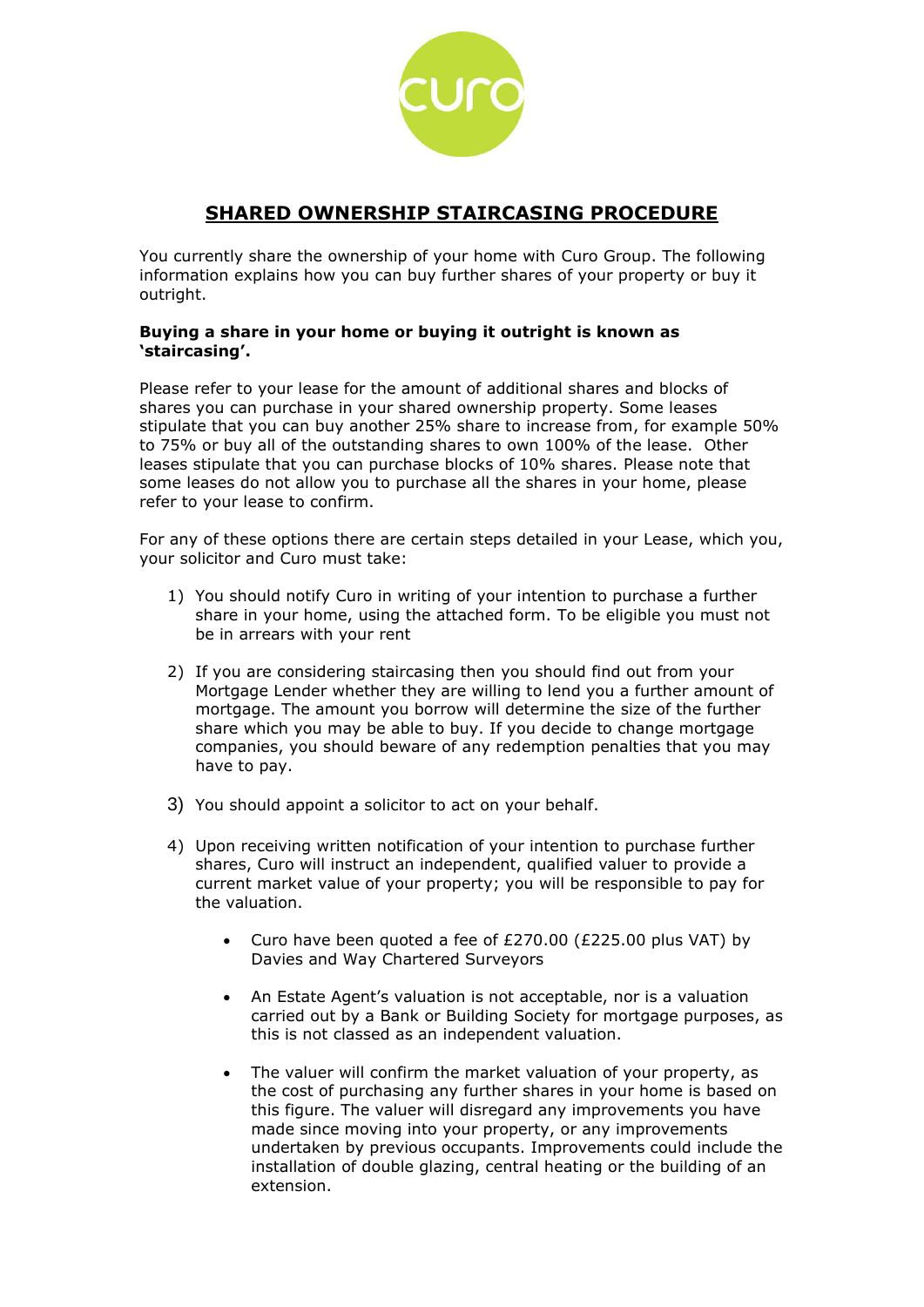- 5) Curo's approval should be obtained before any improvements are carried out. If any improvements have been made without Curo's approval, the following information should be sent to Curo on the attached form:
	- A description of the improvement, including any plans or specifications
	- The date the work was completed
	- Provide copies of Building Regulations or any Planning Permissions that were granted
	- A photograph of the works carried out.
- 6) Within 14 days of Curo receiving the notification of the valuation, you will be informed of the current market value of your home and the costs of purchasing further shares.
- 7) Please note that the valuation will be valid for 3 months and you must confirm in writing your intention to continue with the staircasing and notify Curo of your solicitor.
- 8) Depending on your staircasing intention, different procedures will apply:

8a) If you are purchasing 100% Curo will instruct their solicitors to convey the further share to you. Please note this this will depend on Curo being the freeholder or leaseholder

8b) If you are purchasing an additional share and not staircasing to 100%, Curo will prepare the Memorandum of staircasing and will send to your solicitor for signing. When both copies have been signed by you and sealed by Curo, the premium has been received and all costs have been paid, the memorandums will be sent to your solicitor for them to register with the Land Registry. Curo will also notify you of your new weekly/monthly/annual rent

- 9) In purchasing additional shares, as well as the valuation fee, you will have to pay:
	- Your solicitor's fees
	- A valuation fee to your Lender should they decide to revalue the property
- 10) **Shared ownership HOUSES**-When you have acquired 100% of the shares in the property the Leaseholder shall have the right to give notice to Curo to acquire the freehold of the property for no charge other than the costs incurred in the conveyance procedures. Your solicitor should advise you on the terms of your individual lease.

When you are purchasing your remaining share, in the case of a house only, you will need to arrange your own Buildings Insurance from the completion date.

11) **Shared Ownership FLATS/MAISONETTES** – when you have acquired 100% of the shares in your leasehold flat/maisonette you will not have the right to give notice to purchase the freehold of the property (please refer to the Commonhold and Leasehold Reform Act 2002 'collective enfranchisement' for further information on purchasing the freehold) you will still be liable for service charges and buildings insurance.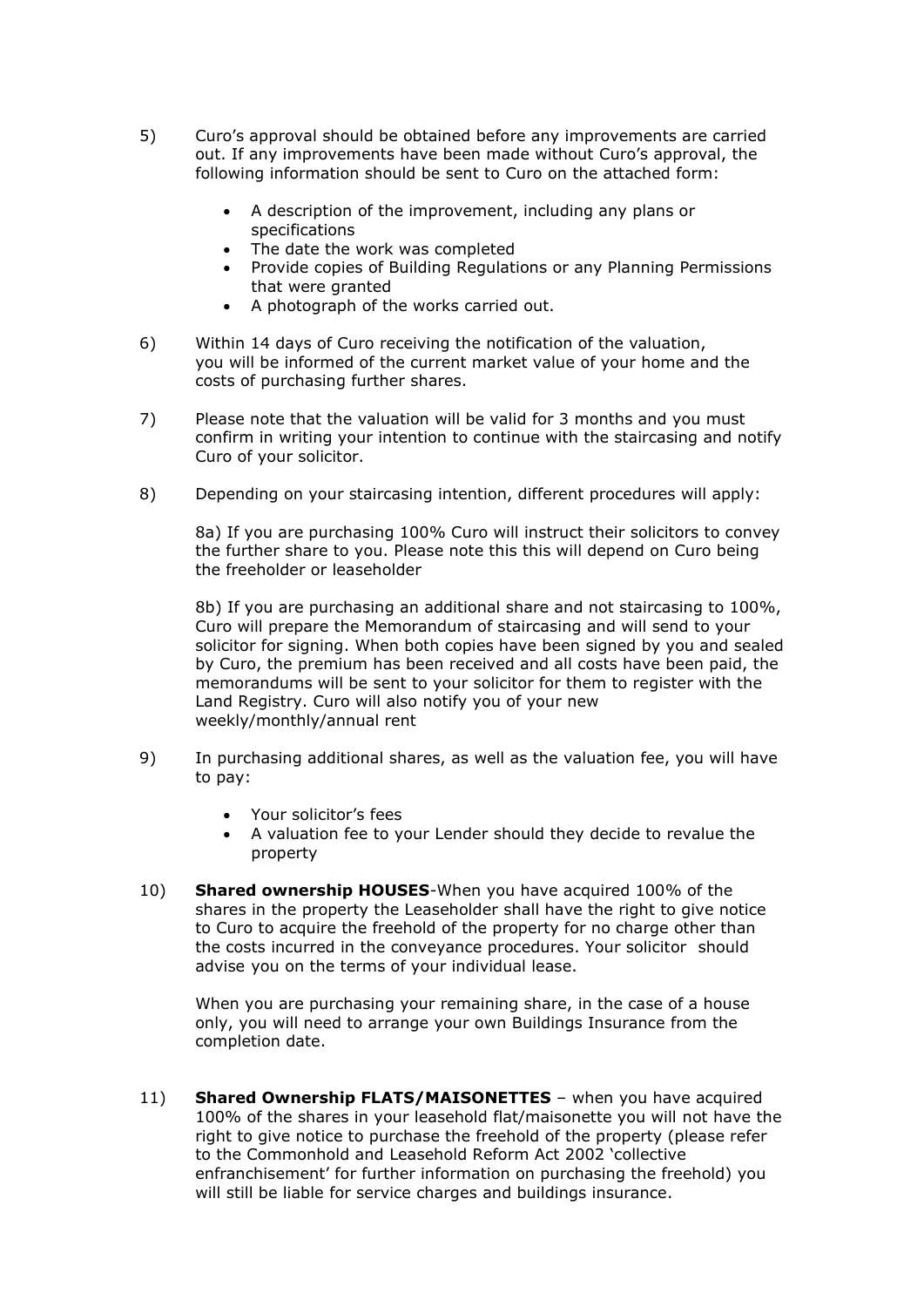**Please note that the staircasing procedures are contained within your shared ownership lease and you should seek your own legal advice if you have any further queries**

**Disclaimer**

**The contents of this leaflet do not affect any lease or other legally binding document or arrangement. We have tried to ensure that the contents are accurate at the time of printing, but cannot guarantee their accuracy. If you are in doubt or difficulty; if you are involved in a dispute; or if you need to know your rights; you should seek your own independent legal advice from a solicitor or other suitably qualified pers**